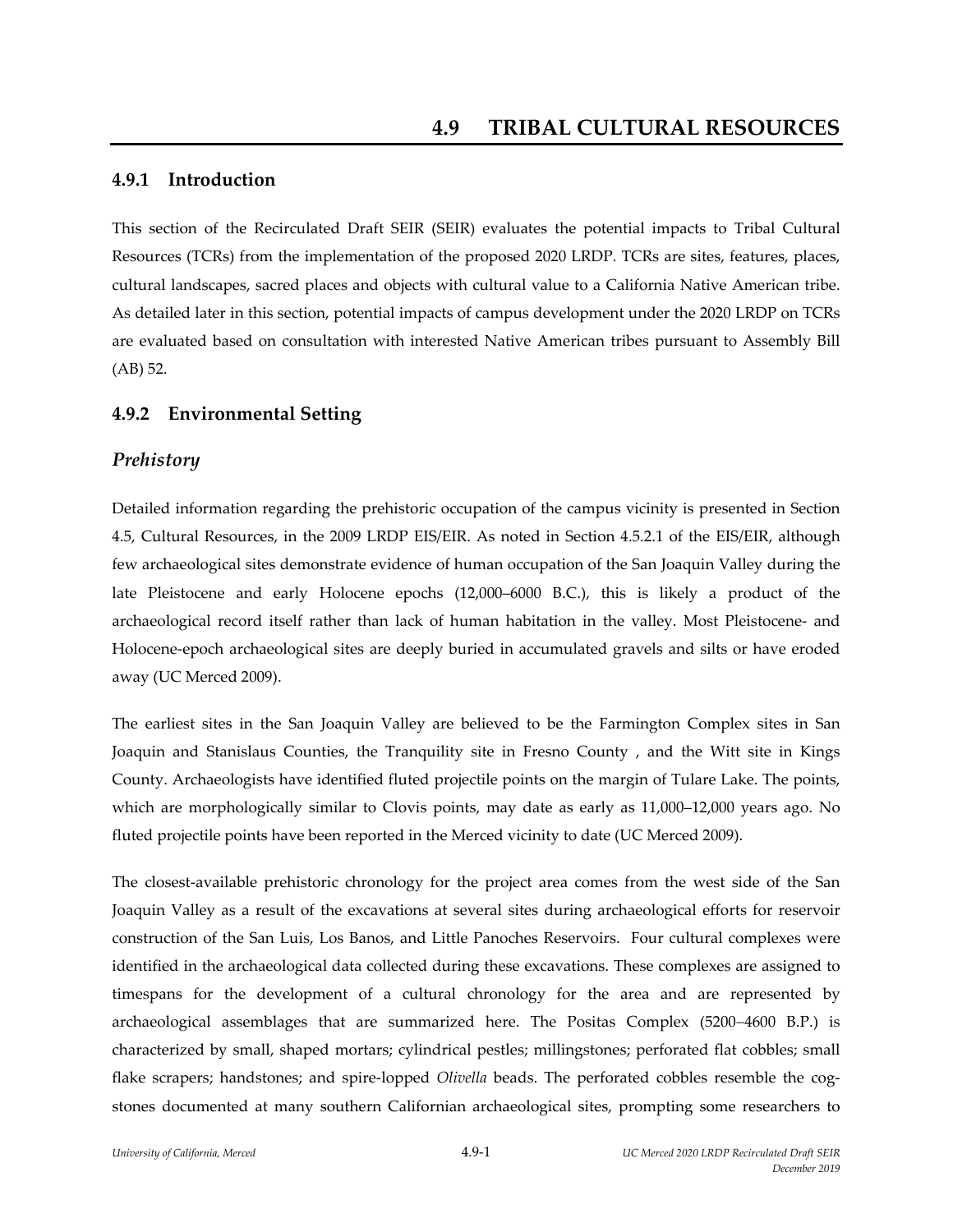posit a cultural relationship between the Positas Complex and southern Californian cultures. To date, archaeologists have not identified burials or structures associated with the Positas Complex (UC Merced 2009).

The Pacheco Complex (4600–1600 B.P.) consists of two subcomplexes: Pacheco Complex A (3600–1600 B.P.) and Pacheco Complex B (4600–3600 B.P.). Pacheco Complex B is characterized by foliate bifaces, rectangular shell ornaments, flexed burials, and thick rectangular *Olivella* beads. Sites attributed to Pacheco Complex A exhibit spire‐ground *Olivella* beads, perforated canine teeth, bone awls, whistles, grass saws, large stemmed and side‐notched points, flexed burials, millingstones, mortars, and pestles. Domestic structure remnants attributed to Pacheco Complex A were probably circular in outline and 10‐12 feet in diameter (UC Merced 2009).

The Gonzaga Complex (1600–1000 B.P.) is characterized by extended and flexed burials; bowl mortars; shaped pestles; squared and tapered‐stem points; few bone awls; distinctive shell ornaments; and thin rectangular, split‐punched, and oval *Olivella* beads. Projectile points are rare in comparison to the Pacheco Complex and are predominantly made from silicate stones. Archaeologists have reported a few fragmentary serrated projectile points fashioned from obsidian. Architectural features from the Gonzaga Complex are larger than those reported from earlier complexes. Archaeologists hypothesize that the Gonzaga Complex marks the arrival of the Yokuts in the San Joaquin Valley (UC Merced 2009).

The Panoche Complex (400–200 B.P.) is recognized by large circular structures (pits), flexed burials and primary and secondary cremations, varied mortars and pestles, bone awls, whistles, small side-notched points, clamshell disk beads, and other bead types. The Panoche Complex appears to represent Yokuts occupation of the valley (UC Merced 2009).

### *Ethnography*

The aboriginal inhabitants of the area in which the campus is located are known as the Northern Valley Yokuts. "Yokuts" is a term applied to a large and diverse number of peoples inhabiting the San Joaquin Valley and Sierra Nevada foothills of central California. The Yokuts cultures include three primary divisions, corresponding to gross environmental zones: the Southern San Joaquin Valley Yokuts, the Foothill Yokuts, and the Northern San Joaquin Valley Yokuts (UC Merced 2009).

The Yokuts languages, of which there are three subdivisions, belong to the Yokutsan family, Penutian stock. Each of the primary divisions included several dialects. The North Valley Yokuts lived in the northern San Joaquin Valley from around Bear Creek north of Stockton to the bend in the San Joaquin River near Mendota (UC Merced 2009).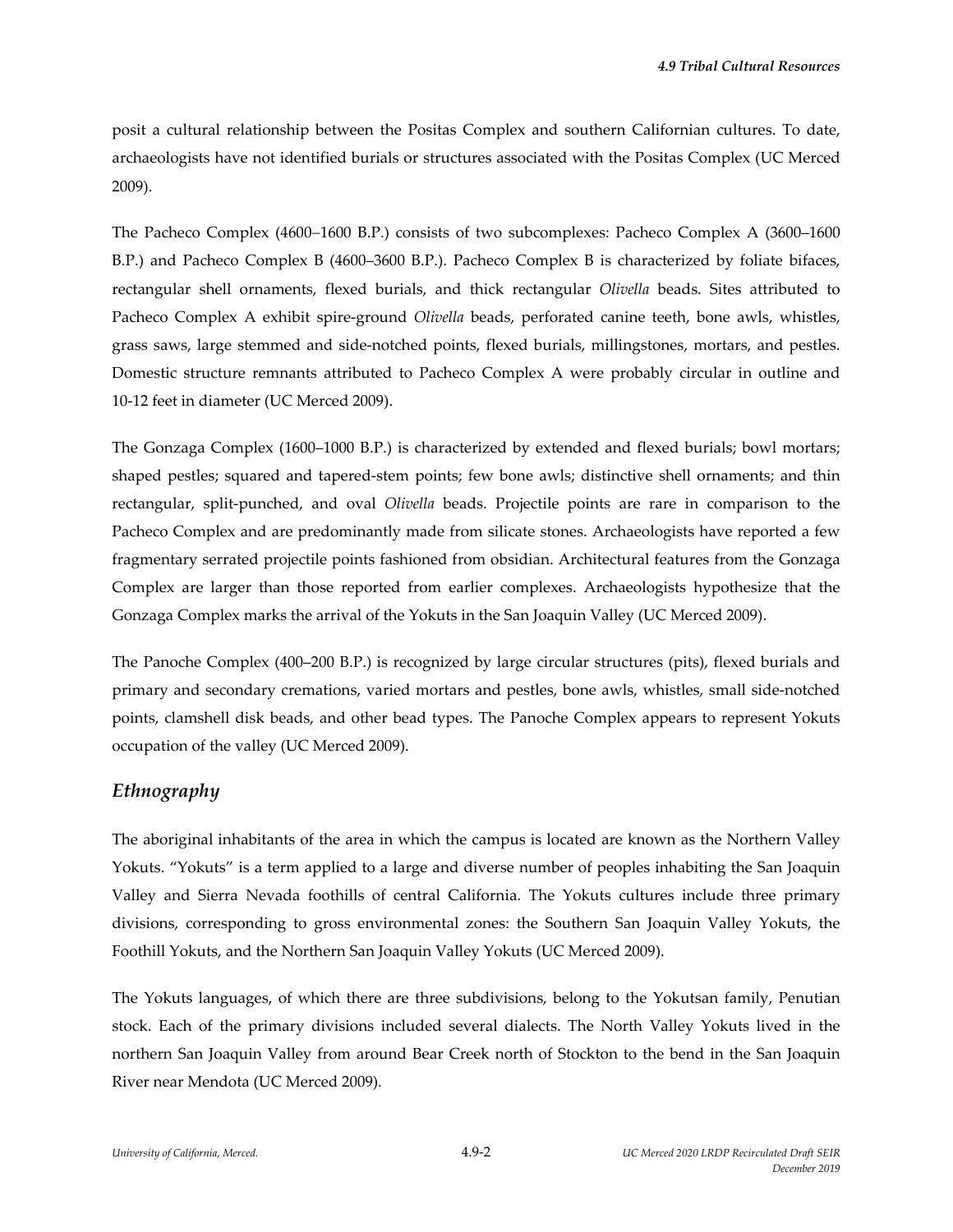There was no Yokuts tribal organization that encompassed the whole of the peoples speaking Yokutsan languages, or even a tribal organization that encompassed an entire primary division, such as Foothill Yokuts. These are linguistic and geographic designations only. Similar to most Native American groups in California, the largest political entity among the Yokuts was that of the tribelet. A tribelet consisted of a large village and a few smaller surrounding villages. Larger villages and tribelets had a chief or headman—an advisory position that was passed from father to son (UC Merced 2009).

In general, the Yokuts were seasonally mobile hunter-gathers with semi-permanent villages. Seasonal movements to temporary camps would occur to exploit food resources in other environmental zones. The primary difference between the various Yokuts groups rests largely on the differences in available resources in their territory. The North Valley Yokuts relied heavily on acorns as a food staple, which was processed into a thick soup, along with salmon and other fish, grass seeds and tule roots (which were processed into meal), and probably water fowl, tule elk, and pronghorn (UC Merced 2009).

Principal settlements were located on the tops of low mounds, on or near the banks of the larger watercourses. Settlements were composed of single-family dwellings, sweathouses, and ceremonial assembly chambers. Dwellings were small and lightly constructed, semi‐subterranean and oval. The public structures were large and earth covered. Sedentism was fostered by the abundance of riverine resources in the area (UC Merced 2009).

The Yokuts first came into contact with Europeans when Spanish explorers visited the area in the late 1700s, possibly followed by expeditions to recover Native Americans who had escaped from the missions. The North Valley Yokuts were far more affected by the missions than were other groups. The loss of individuals to the missions, the influence of runaway neophytes, various epidemics in the 1800s, and the arrival of settlers and miners all contributed to the disintegration of Yokuts culture. Although nearly obliterated, the descendants of the Northern Valley Yokuts still live in Merced County today and continue to rebuild their cultural identity (UC Merced 2009).

#### **4.9.3 Regulatory Considerations**

#### *Federal Laws and Regulations*

There are no federal laws or regulations related to TCRs. Although the Native American Graves Protection and Repatriation Act (NAGPRA) concerns the disposition of Native American cultural items and human remains, the law applies to Federal agencies and institutions that receive Federal funding (including, but not limited to, museums, colleges and universities, state or local agencies and their subdivisions), as well as the ownership or control of cultural items and human remains discovered on Federal or tribal lands after November 16, 1990. NAGPRA is not applicable to the campus.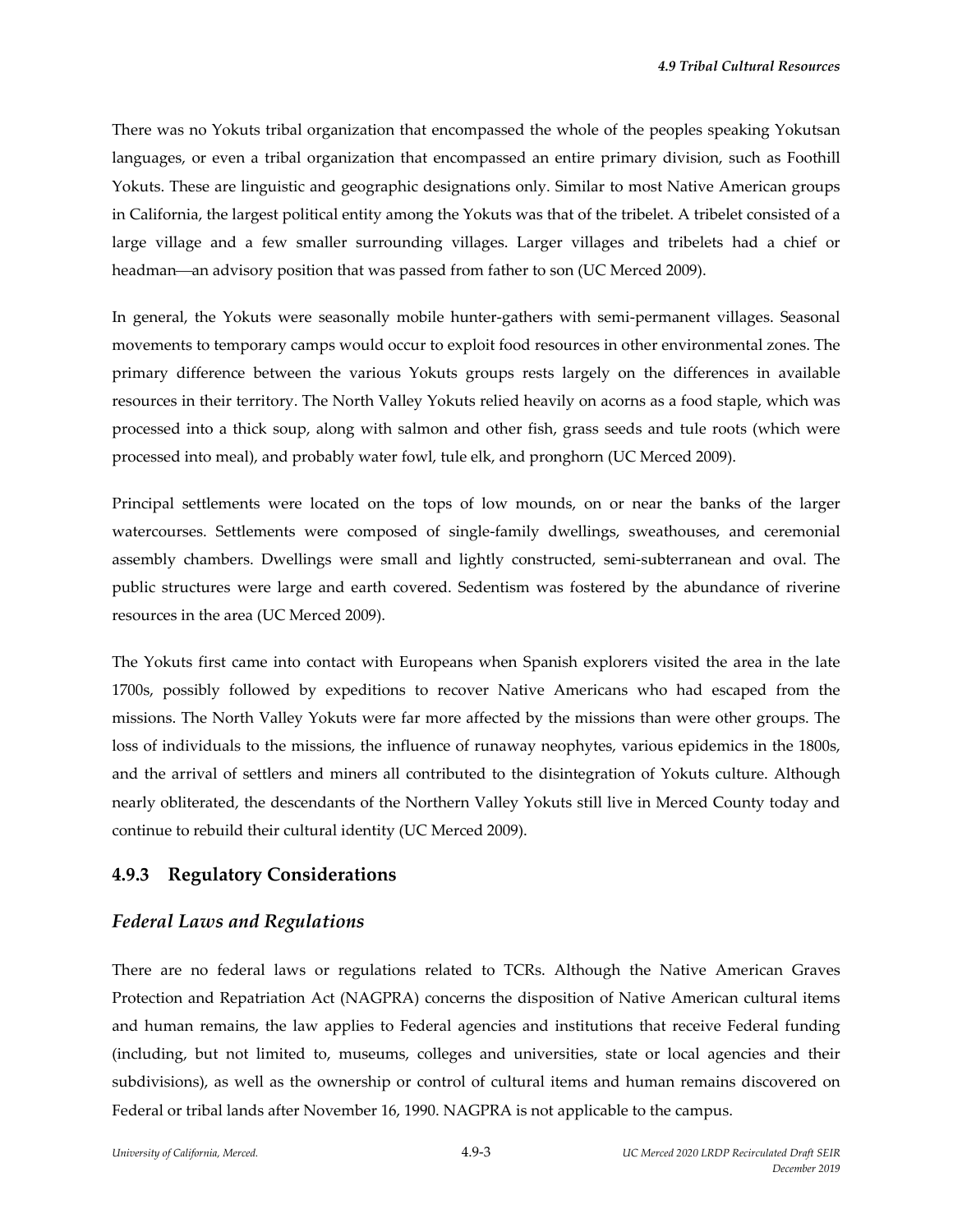### *State Laws and Regulations*

### **Assembly Bill (AB) 52**

AB 52, which was approved in September 2014 and became effective on July 1, 2015, requires that CEQA lead agencies consult with a California Native American tribe that is traditionally and culturally affiliated with the geographic area of a proposed project, if so requested by the tribe. A provision of the bill, chaptered in CEQA Section 21084.12, also specifies that a project with an effect that may cause a substantial adverse change in the significance of a TCR is a project that may have a significant effect on the environment.

Defined in Section 21074(a) of the Public Resources Code, TCRs are:

- 1. Sites, features, places, cultural landscapes, sacred places and objects with cultural value to a California Native American tribe that are either of the following:
	- a. Included or determined to be eligible for inclusion in the California Register of Historical Resources; or
	- b. Included in a local register of historical resources as defined in subdivision (k) of Section 5020.1.
- 2. A resource determined by the lead agency, in its discretion and supported by substantial evidence, to be significant pursuant to criteria set forth in subdivision (c) of Section 5024.1. In applying the criteria set forth in subdivision (c) of Section 5024.1 for the purposes of this paragraph, the lead agency shall consider the significance of the resource to a California Native American tribe.

TCRs are further defined under Section 21074 as follows:

- a. A cultural landscape that meets the criteria of subdivision (a) is a TCR to the extent that the landscape is geographically defined in terms of the size and scope of the landscape; and
- b. A historical resource described in Section 21084.1, a unique archaeological resource as defined in subdivision (g) of Section 21083.2, or a "non-unique archaeological resource" as defined in subdivision (h) of Section 21083.2 may also be a TCR if it conforms with the criteria of subdivision (a).

Mitigation measures for TCRs must be developed in consultation with the affected California Native American tribe, pursuant to Section 21080.3.2, or according to Section 21084.3. Section 21084.3 identifies mitigation measures that include avoidance and preservation of TCRs and treating TRCs with culturally appropriate dignity, taking into account the tribal cultural values and meaning of the resource.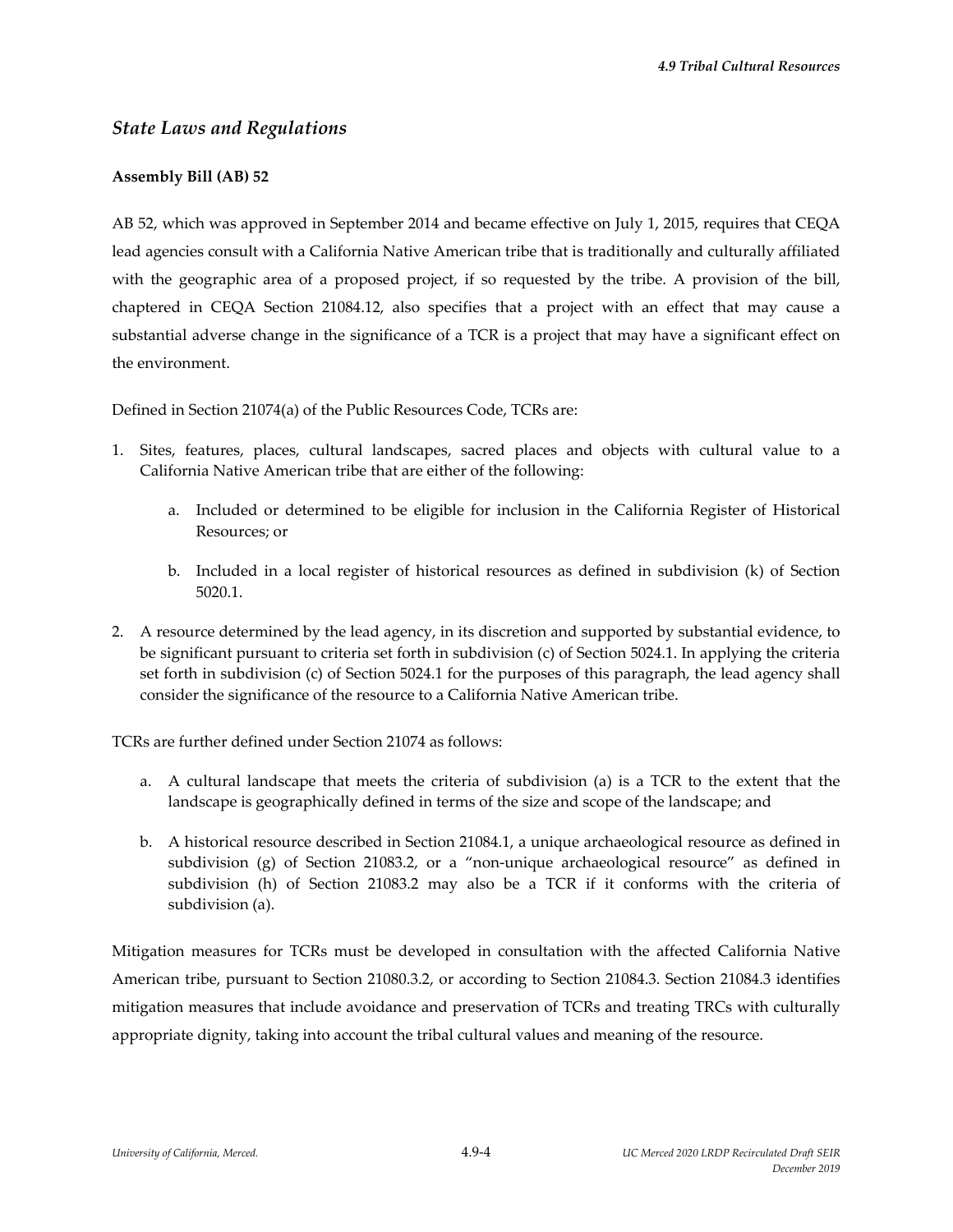#### **California Register of Historical Resources**

The State Historical Resources Commission has designed this program for use by state and local agencies, private groups and citizens to identify, evaluate, register and protect Californiaʹs historical resources. The Register is the authoritative guide to the stateʹs significant historical and archeological resources.

The California Register program encourages public recognition and protection of resources of architectural, historical, archeological and cultural significance, identifies historical resources for state and local planning purposes, determines eligibility for state historic preservation grant funding and affords certain protections under the California Environmental Quality Act. The criteria for designation include:

- Associated with events that have made a significant contribution to the broad patterns of local or regional history or the cultural heritage of California or the United States (Criterion 1)
- Associated with the lives of persons important to local, California or national history (Criterion 2)
- Embodies the distinctive characteristics of a type, period, region or method of construction or represents the work of a master or possesses high artistic values (Criterion 3)
- Has yielded, or has the potential to yield, information important to the prehistory or history of the local area, California or the nation (Criterion 4)

## **4.9.4 Impacts and Mitigation Measures**

## *Significance Criteria*

This SEIR uses significance criteria derived from Appendix G of the *State CEQA Guidelines*. For the purposes of this SEIR, impacts related to TCRs resulting from the implementation of the proposed 2020 LRDP would be considered significant if the proposed project would cause:

- A substantial adverse change in the significance of a tribal cultural resource, defined in Public Resources Code Section 21074 as either a site, feature, place, cultural landscape that is geographically defined in terms of the size and scope of the landscape, sacred place, or object with cultural value to a California Native American tribe, and that is:
	- listed or eligible for listing in the California Register of Historical Resources, or in a local register of historical resources as defined in Public Resource Code Section 5020.1(k); or
	- a resource determined by the lead agency, in its discretion and supported by substantial evidence, to be significant pursuant to criteria set forth in subdivision (c) of Public Resources Code Section 5024.1. In applying the criteria set forth in subdivision (c) of Public Resources Code Section 5024.1, the lead agency shall consider the significance of the resource to a California Native American tribe.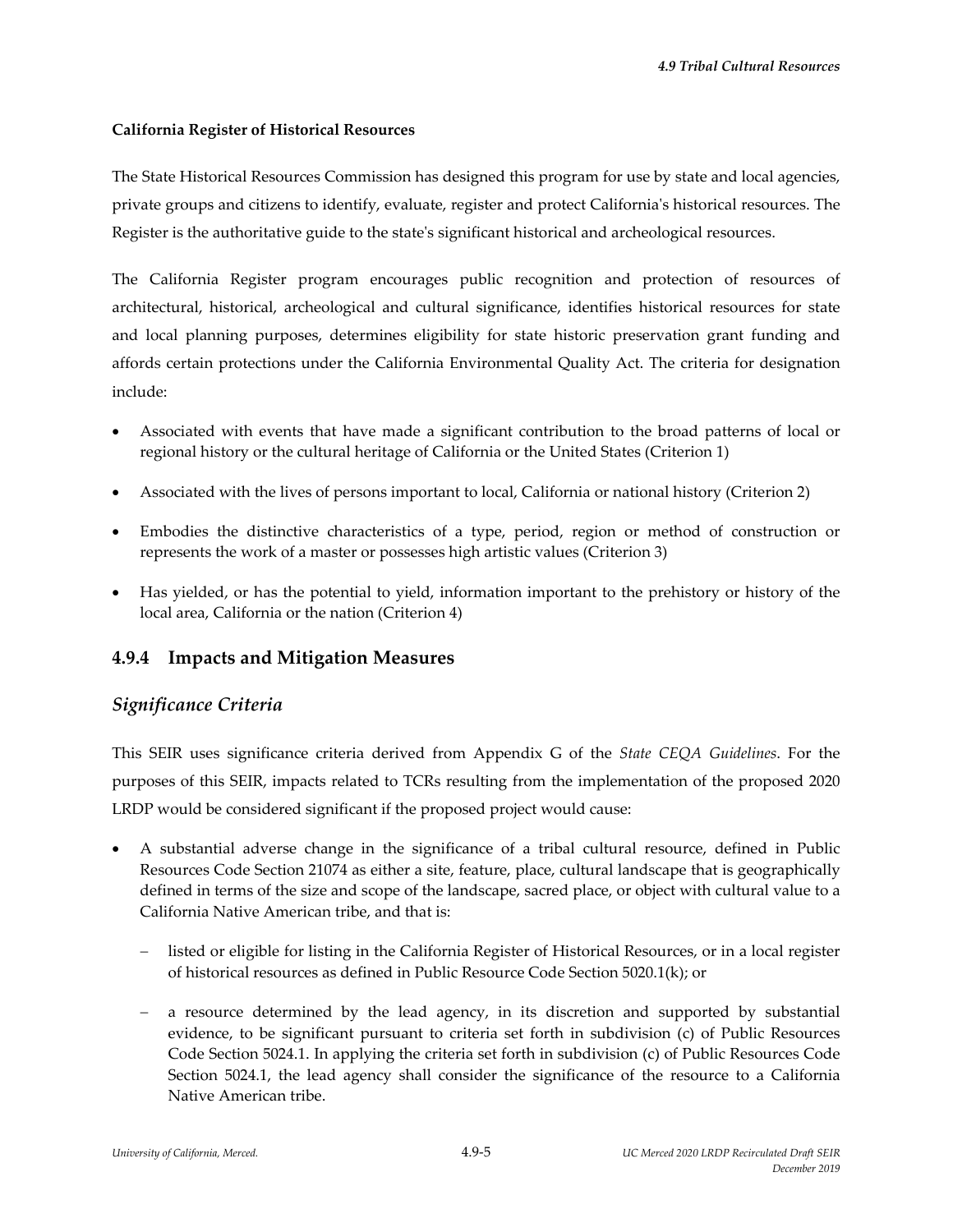### *Issues Not Discussed Further*

At the time the 2009 LRDP EIS/EIR was prepared, CEQA did not require an analysis of impacts to TCRs due to project implementation. Therefore, impacts on TCRs are analyzed below, consistent with the significance criteria set forth above.

### *Methodology*

Although AB 52 requires the Native American tribes to request notification of projects that involve an EIR or a Mitigated Negative Declaration (MND), the University proactively reached out to the Native American Heritage Commission (NAHC) and requested a list of Native American tribes with traditional lands or cultural places located within the region of each campus. Using the list of tribes identified by the NAHC for the campus, UC Merced sent out eight letters to representatives of the identified tribes on September 17, 2018, informing them of the commencement of CEQA review of the proposed 2020 LRDP and asking them if they wished to consult regarding this proposed project pursuant to AB 52. Pursuant to AB 52, the tribes have 30 days from the receipt of the letter to request consultation with UC Merced. No requests for formal consultation were received by UC Merced from the tribes as of the publication of this SEIR.

### **4.9.5 LRDP Impacts and Mitigation Measures**

# **LRDP Impact TCR‐1: The proposed project would not cause a substantial adverse change in the significance of a tribal cultural resource as defined in Section 21074. (***Less than Significant***)**

As noted above, UC Merced sent out notification letters on September 17, 2018, to eight tribes identified by the NAHC for the region around the Merced campus and no requests for formal consultation were received by UC Merced as of the publication of this SEIR.

Based on surveys conducted prior to and in conjunction with the preparation of the 2009 LRDP EIS/EIR, no known prehistoric sites are located within the campus site. Furthermore, no cultural resources have been encountered during grading and excavation conducted on the campus site since 2002 when the construction of the campus was commenced. Therefore, the campus is not expected to contain any TCRs. Furthermore, as noted in **Section 3.0, Project Description**, the proposed 2020 LRDP is a land use plan to guide the development of the campus and is not a project proposal. Therefore, no earthmoving activities would occur as a direct result of the approval of the 2020 LRDP. Earthmoving activities that could potentially disturb previously undiscovered buried archaeological resources, including human remains, which could be considered TCRs, would occur only when specific development projects are proposed by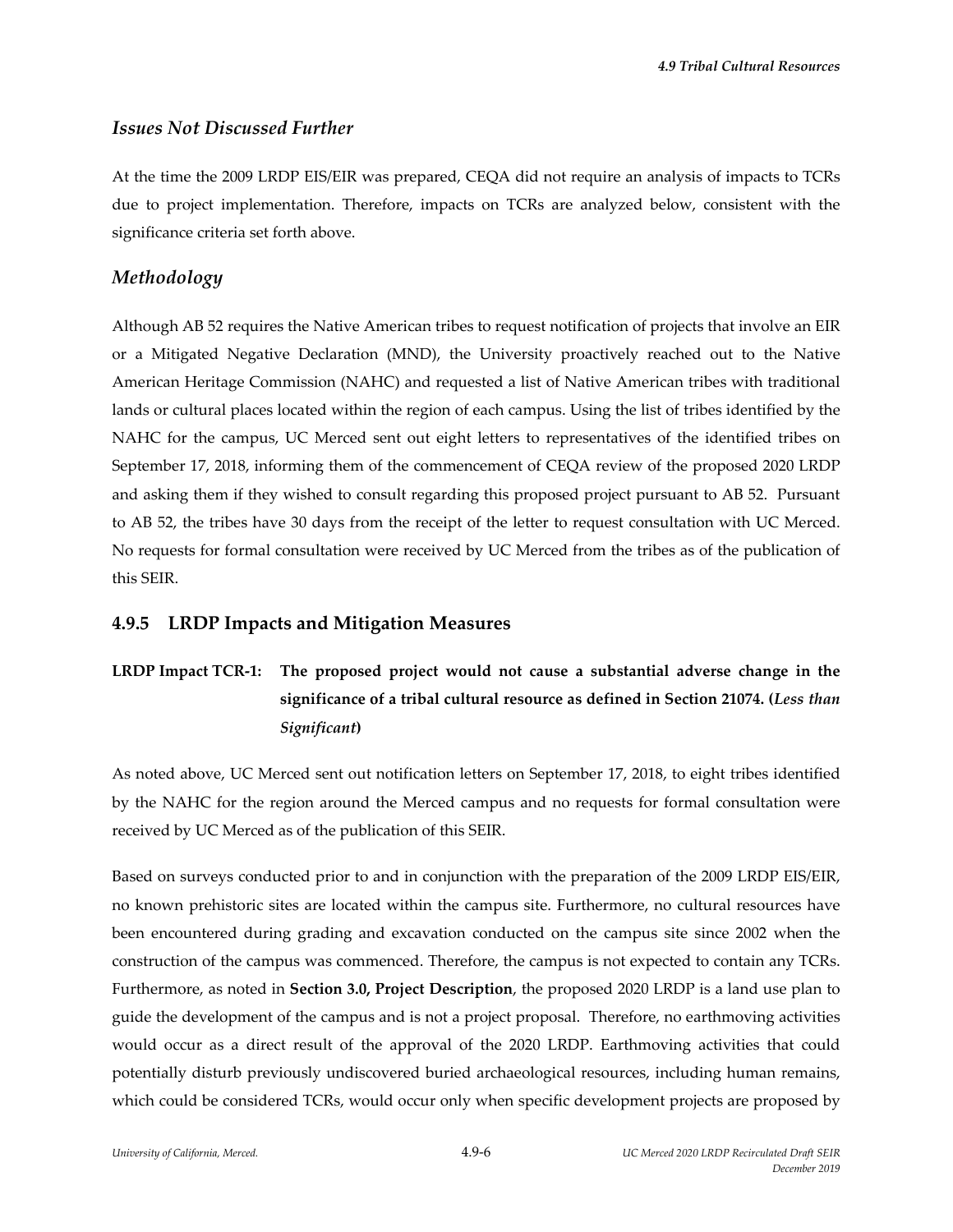UC Merced under the 2020 LRDP. While those projects would have the potential to inadvertently affect TCRs, all projects under the 2020 LRDP would be required to implement **2009 LRDP Mitigation Measures CUL‐2** and **CUL‐3** to ensure that should cultural resources, including human remains, be encountered, they would be protected, documented, and preserved, as appropriate. In summary, the proposed project would not result in a significant impact on TCRs.

With respect to small-scale projects that may be located within lands designated CMU, CBRSL or ROS, due to the location, small size, and nature of these projects, they would be unlikely to affect TCRs. Further, UC Merced will require the projects to implement **2009 LRDP Mitigation Measures CUL‐2** and **CUL‐3** which would ensure that any impact on TCRs would not be significant.

**Mitigation Measures:** No mitigation is required.

### **4.9.6 Cumulative Impacts and Mitigation Measures**

l

# **Cumulative Impact C‐TCR‐1: Implementation of the proposed 2020 LRDP would not result in a significant cumulative impact on tribal cultural resources. (***Less than Significant***)**

An evaluation of potential impacts on TCRs was not required at the time that the 2009 LRDP EIS/EIR was prepared. Therefore, the 2009 LRDP EIS/EIR does not contain an evaluation of the potential for campus development under the 2009 LRDP to result in a cumulative impact on TCRs. The 2009 LRDP EIS/EIR however contains an analysis of the cumulative impact of campus development under the 2009 LRDP along with other foreseeable development in Merced County and the City of Merced on cultural resources and human remains under Cumulative Impact CUL‐1, and that analysis concludes that the cumulative impact on cultural resources and human remains would be less than significant because campus projects would be required to implement appropriate mitigation measures to avoid or minimize impacts to significant resources (UC Merced 2009). Because the same measures would avoid and minimize impacts to TCRs, it is reasonable to conclude that the cumulative impacts of campus development under the 2020 LRDP would result in a less than significant cumulative impact on TCRs. Furthermore, in compliance with CEQA, if UC Merced prepares another EIR or a Mitigated Negative Declaration for a future project under the 2020 LRDP, it will again initiate consultation with Native American tribes pursuant to AB 52. The proposed project would not make a cumulatively considerable contribution to a cumulative impact on TCRs. There would be a less than significant impact.